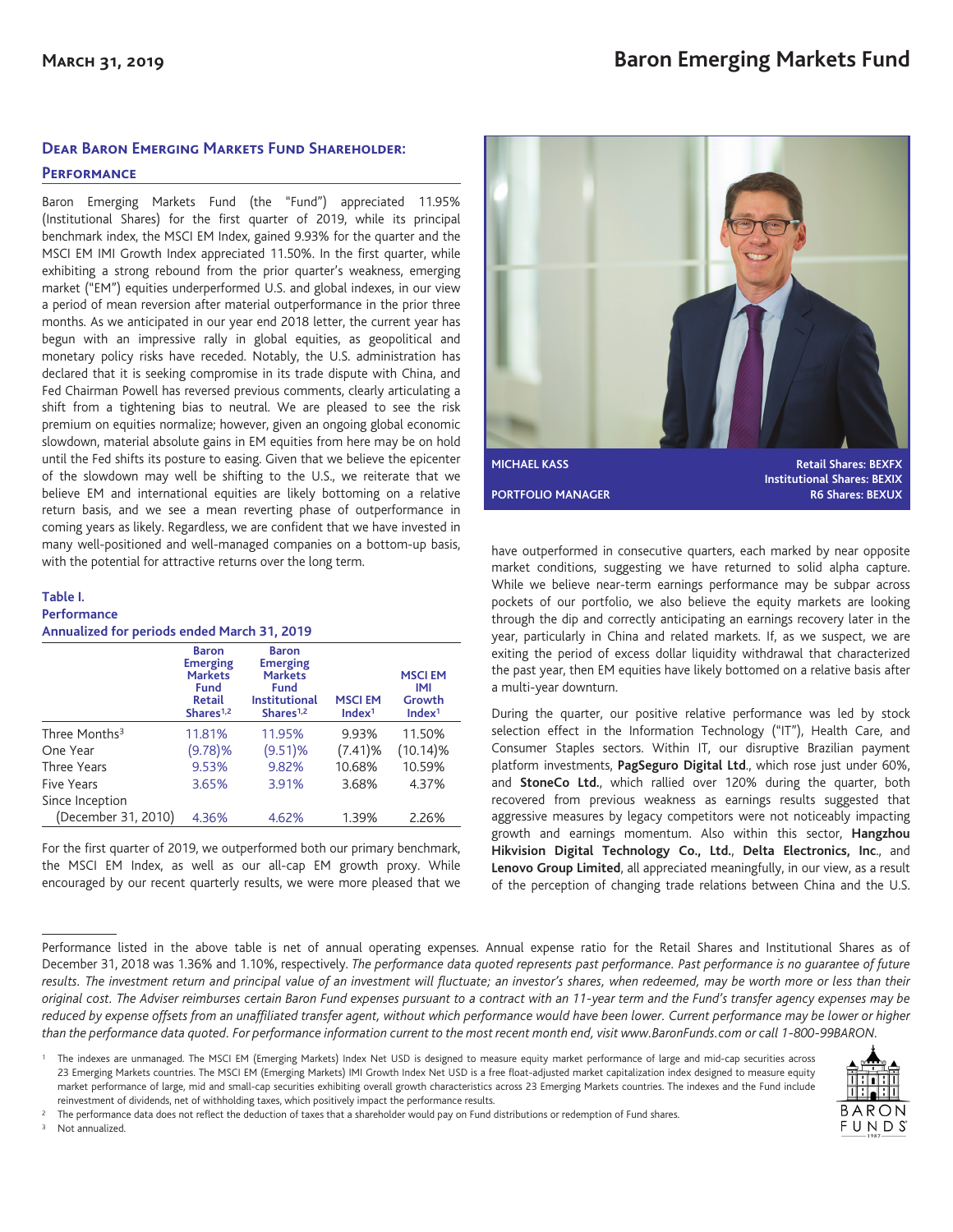# **Baron Emerging Markets Fund**

Within Health Care, **Zai Lab Limited**, **Sino Biopharmaceutical Ltd.**, and **Yunnan Baiyao Group Co., Ltd.**, all part of our China value-added theme, drove performance. Finally, **WH Group Limited**, a China-based protein processor which recovered strongly on the perceived end of disruptive tariffs, drove performance in the Consumer Staples sector.

Offsetting a portion of the above, adverse stock selection in the Materials sector was driven by **Tata Chemicals Limited** of India and **Kangde Xin Composite Material**, a Chinese specialty materials manufacturer which disclosed a material lapse in corporate governance early in the year. In addition, poor stock selection effect in the Financials sector was driven by our investment in Korean bank **KB Financial Group, Inc.**, as well as our broad and thematic exposure to Indian financials, which suffered lingering effects from last year's liquidity crunch. Finally, our cash position in a strong market also detracted from relative performance during the quarter.

From a country perspective, as already referenced above, strong relative performance was driven by investments in Brazil, with **Petroleo Brasileiro S.A. Petrobras** also contributing, and China, partially offset by underperformance in India.

#### **Table II.**

#### **Top contributors to performance for the quarter ended March 31, 2019**

|                                    | Percent<br><b>Impact</b> |
|------------------------------------|--------------------------|
| Alibaba Group Holding Limited      | 1.03%                    |
| PagSeguro Digital Ltd.             | 0.64                     |
| WH Group Limited                   | 0.53                     |
| China Tower Corporation Limited    | 0.52                     |
| Petroleo Brasileiro S.A. Petrobras | 0.50                     |

**Alibaba Group Holding Limited**, the largest retailer and e-commerce company in China, owns and operates shopping platforms Taobao and Tmall. Alibaba also owns 33% of Ant Financial, which owns Alipay, the largest third-party online payment provider in China. Shares appreciated in the first quarter due to solid business results and positive commentary surrounding Chinese consumption trends. We believe Alibaba's core business remains extremely profitable and continues to grow rapidly, with tailwinds to the company driven by strong mobile and advertising growth.

Shares of **PagSeguro Digital Ltd.**, a payment processor and merchant acquirer, rose in the quarter due to improving sentiment in Brazil and the muted impact of competitive offerings among the company's micromerchant customer base. We retain conviction, as we believe PagSeguro will continue to build out a product ecosystem allowing the company to offer digital banking products to its customers.

Shares of China-based **WH Group Limited**, the world's largest pork processor and producer, appreciated due to the increased likelihood of a global trade resolution, which would almost certainly benefit WH's U.S. export business. Additionally, a rising supply shortage in China caused by African Swine Fever helped improve market sentiment on the company. We think WH offers balanced growth potential, continues to trade at an attractive valuation, and we retain conviction in the stock.

**China Tower Corporation Limited** is the largest wireless tower company in the world. Shares increased in the quarter following solid operating results and additional plans for Chinese carriers to begin testing 5G networks. We believe China Tower will be a key beneficiary of Chinese 5G network build-out, as new equipment will mostly likely be added to its existing asset base, allowing the company's returns on capital to increase over time.

**Petroleo Brasileiro S.A. Petrobras** is one of the largest integrated oil & gas companies in the world. Shares appreciated due to financial results that beat Street expectations as well as progress on deleveraging. Petrobras has been the global leader in offshore deepwater oil production development, and the company has assets with some of the lowest breakeven costs in the industry. We continue to like the shares due to ramp-up in production at pre-salt oil fields, material improvement in free cash flow, and an expected deleveraging of the balance sheet with non-core asset divestments.

#### **Table III.**

**Top detractors from performance for the quarter ended March 31, 2019**

|                               | Percent<br>Impact |
|-------------------------------|-------------------|
| Exide Industries Ltd.         | $-0.21%$          |
| KB Financial Group, Inc.      | $-0.15$           |
| Tata Chemicals Limited        | $-0.14$           |
| Pepkor Holdings Limited       | $-0.09$           |
| Kangde Xin Composite Material | $-0.09$           |

**Exide Industries Ltd.** sells new and replacement batteries to vehicle owners across India. Shares fell as local currency weakness led to margin pressure on quarterly earnings. We continue to believe Exide's dominant distribution network will allow it to gain share in a highly fragmented sector, which, along with a cost containment program and value from an insurance subsidiary, should create value for long-term shareholders, in our view.

**KB Financial Group, Inc.** is a leading financial services group in South Korea. Shares declined during the quarter due to a weakening macroeconomic environment that tempered investor expectations for loan growth, net interest margins, and loan loss provisions. The financial industry in South Korea is facing regulatory pressures to curb consumer loan growth and cut fees, but we remain optimistic about KB's growth opportunity given stable margins, efforts to rationalize costs, and earnings contributions from non-banking subsidiaries.

Shares of **Tata Chemicals Limited** declined in the first quarter due to earnings growth that fell short of investor expectations. As the world's leading producer of soda ash, the company is benefiting from growing demand for real estate, cars, and detergents, as well as other products requiring soda ash as a raw material. Tata has a formidable branded salt business in India, and is venturing into other related consumer products. We retain conviction due to growth opportunities in the branded salt/consumer business, along with a more focused strategic restructuring still in the early innings.

Shares of **Pepkor Holdings Limited**, a leading South African apparel retailer, declined in the first quarter, driven by anemic earnings growth across the retail universe, where consumer spend remains weak. We retain conviction due to Pepkor's economies of scale and its ability to provide quality apparel at industry-low prices. We expect sustained low-teens earnings growth over the next three to five years, driven by market share gains and a recovery in consumer spend. We believe Pepkor is well positioned to gain share should the domestic macro environment remain weaker than we expect.

Shares of **Kangde Xin Composite Material** declined during the quarter due to the impact of continued macro weakness on the company's core optical films business. Negative market sentiment and rumors surrounding Kangde's liquidity situation also weighed on the stock. We exited our position due to rising uncertainty regarding the company's ability to manage its pledged share issue. We remain positive on Kangde's long-term strategic significance and growth roadmap, and we may revisit the opportunity in the future.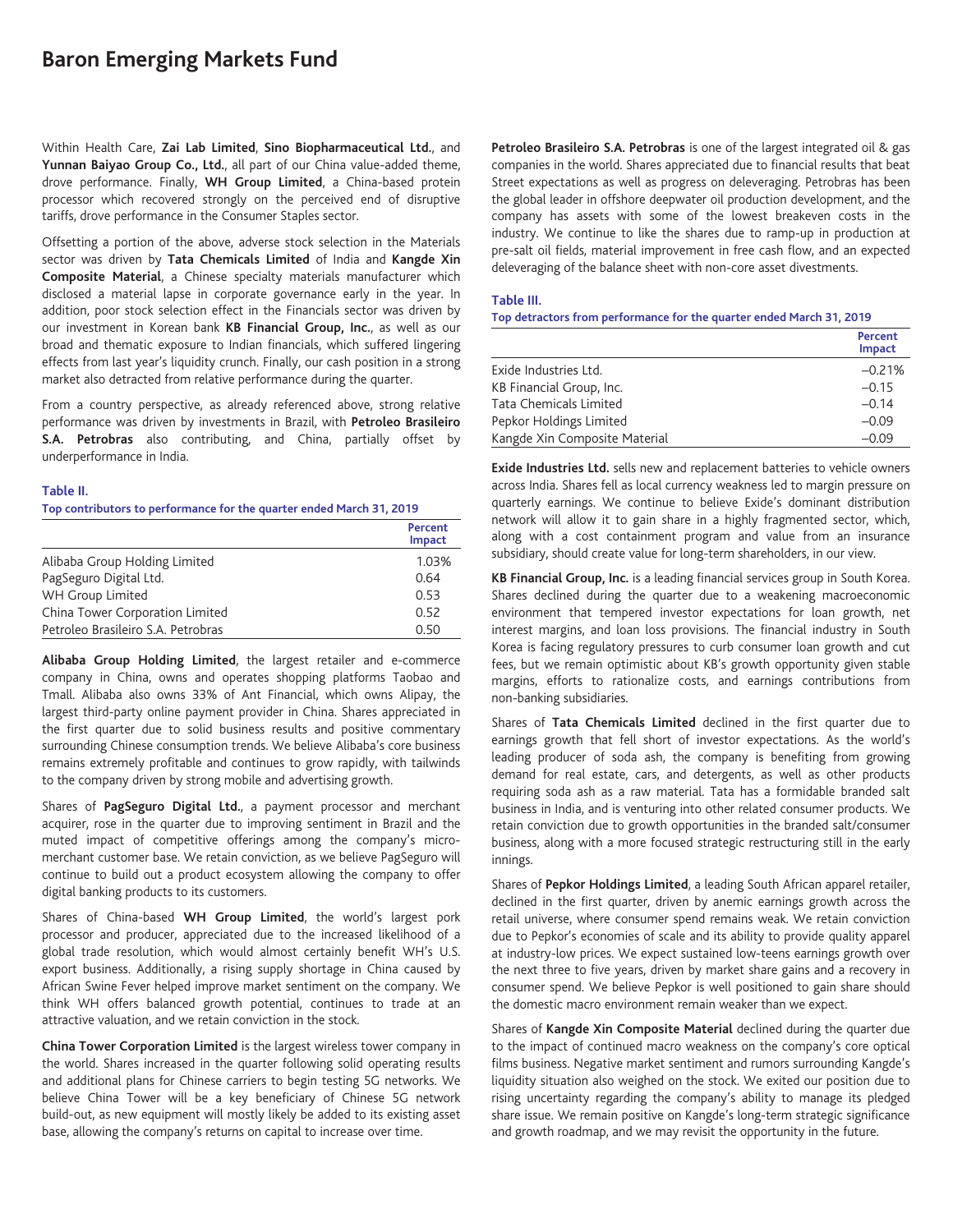### **PORTFOLIO STRUCTURE**

**Table IV.**

| Table IV. |                                      |  |  |  |
|-----------|--------------------------------------|--|--|--|
|           | Top 10 holdings as of March 31, 2019 |  |  |  |

|                                                 | Percent of<br><b>Net Assets</b> |
|-------------------------------------------------|---------------------------------|
| Alibaba Group Holding Limited                   | 3.8%                            |
| Tencent Holdings Limited                        | 3.7                             |
| Petroleo Brasileiro S.A. Petrobras              | 2.0                             |
| Samsung Electronics Co., Ltd.                   | 1.8                             |
| China Mobile Ltd.                               | 1.8                             |
| China Tower Corporation Limited                 | 1.7                             |
| Taiwan Semiconductor Manufacturing Company Ltd. | 1.7                             |
| Sberbank of Russia PISC                         | 1.6                             |
| PagSeguro Digital Ltd.                          | 1.6                             |
| B3 S.A. - Brasil, Bolsa, Balcao                 | 1.5                             |

# **Exposure By Country**

| Table V.                                                 |  |
|----------------------------------------------------------|--|
| Percentage of securities by country as of March 31, 2019 |  |

|                | <b>Percent of</b><br><b>Net Assets</b> |
|----------------|----------------------------------------|
| China          | 32.6%                                  |
| India          | 15.6                                   |
| <b>Brazil</b>  | 10.0                                   |
| Taiwan         | 7.6                                    |
| South Africa   | 5.3                                    |
| Korea          | 4.7                                    |
| Mexico         | 3.4                                    |
| Philippines    | 2.5                                    |
| Russia         | 2.2                                    |
| Argentina      | 2.1                                    |
| Thailand       | 2.0                                    |
| United Kingdom | 1.3                                    |
| Hong Kong      | 1.0                                    |
| Finland        | 0.9                                    |
| Panama         | 0.5                                    |
| Hungary        | 0.5                                    |
| Malaysia       | 0.4                                    |
| Indonesia      | 0.3                                    |
| Nigeria        | 0.1                                    |

*Exposure by Market Cap:* The Fund may invest in companies of any market capitalization, and we have generally been broadly diversified across large-, mid-, and small-cap companies, as we believe developing world companies of all sizes can exhibit attractive growth potential. At the end of the first quarter of 2019, the Fund's median market cap was \$10.7 billion, and we were invested 75.0% in large- and giant-cap companies, 16.7% in mid-cap companies, and 1.3% in small- and micro-cap companies as defined by Morningstar, with the remainder in cash.

# **Recent Activity**

During the quarter, we initiated several positions, most representing additions to existing themes such as our China value-added, India financialization, and EM consumption themes. Given our rising confidence in

incremental targeted stimulus measures and improved trade relations between the U.S. and China, we initiated positions in **Guangzhou Automobile Group Company Limited** and **Ping An Insurance (Group) Company of China, Ltd.**, both leaders in their respective industries. Guangzhou Auto manufactures and represents the Toyota and Honda brands in China, is in our opinion the best managed auto OEM in China, and we believe given its prudent inventory management during the recent industry downturn as well as its upcoming capacity expansion and new model launch schedule, is well positioned to achieve a solid earnings expansion as government stimulus targeting consumers kicks in. Ping An, China's leading diversified insurance and financial franchise and a company we have long admired, has been leveraging its strengths to build a leading internet-based, diversified fintech platform; this transition should lead to a stable, fee-based income stream with many years of profitable growth ahead. Further, in returning our China investments to a near market weight position, we initiated investments in **Lenovo Group Limited**, a likely beneficiary of data center, cloud, and 5G investments; and **GDS Holdings Limited**, a leading data center operator; while adding to several existing holdings, including **Tencent Holdings Limited**, **Alibaba Group Holding Limited**, **Hua Hong Semiconductor Limited**, **KunLun Energy Company Limited**, and **China Mobile Ltd**. In India, we viewed the timely and efficient response to the Pakistan border skirmish as a likely catalyst to secure a manageable majority in the upcoming general elections for Modi and his political alliance. This, together with encouraging signs that the worst of India's liquidity challenges have passed, offered us the opportunity to increase our holdings in what we view as market share gainers that will benefit longer term from the consolidation now occurring in India's financial and property sectors. During the quarter, we established a position in **RBL Bank Limited**, a fast-growing private sector bank, in our view, with a capable management team, while also adding to existing positions in **HDFC Bank Limited**, **Piramal Enterprises Limited**, and **Bajaj Finance Limited**. Also in India, we initiated a position in **Reliance Industries Limited**, which is engaged in what we see as an exciting transformation, leveraging and investing its considerable cash flow from oil refining into a disruptive position in data communications, modern retail, e-commerce, and digital media & entertainment. Given recent government and regulatory rulings that we believe favor domestic internet companies, we believe Reliance will emerge as the most likely "Amazon of India" in coming years.

During the quarter, we also exited certain investments, most notably **America Movil, S.A.B. de C.V.** of Mexico, as we no longer believe the AMLO administration will pursue policies that favor profitable geographic expansion for Mexico's leading telecom and data service provider. We took a substantial profit on our investment in **Pinduoduo Inc.**, the fast-growing Chinese social e-commerce player, as recent results and an unexpected follow-on equity offering caused us to question earnings quality. Also in China, we sold: **Kangde Xin Composite Material** after a material governance weakness came to light early in the new year; **CSPC Pharmaceutical Group Limited**, based on uncertainty regarding future pricing power as China continues to pursue national drug reimbursement through regional tenders; and **Baidu, Inc.** on concerns regarding the longerterm visibility for earnings growth. In addition, we reduced our position in **China Tower Corporation Limited** after achieving material gains in recent months, while also reducing our positions in **Samsung Electronics Co., Ltd.** and **Taiwan Semiconductor Manufacturing Company Ltd.**, as we are more skeptical than consensus regarding a strong second half earnings recovery for semiconductor demand and pricing.